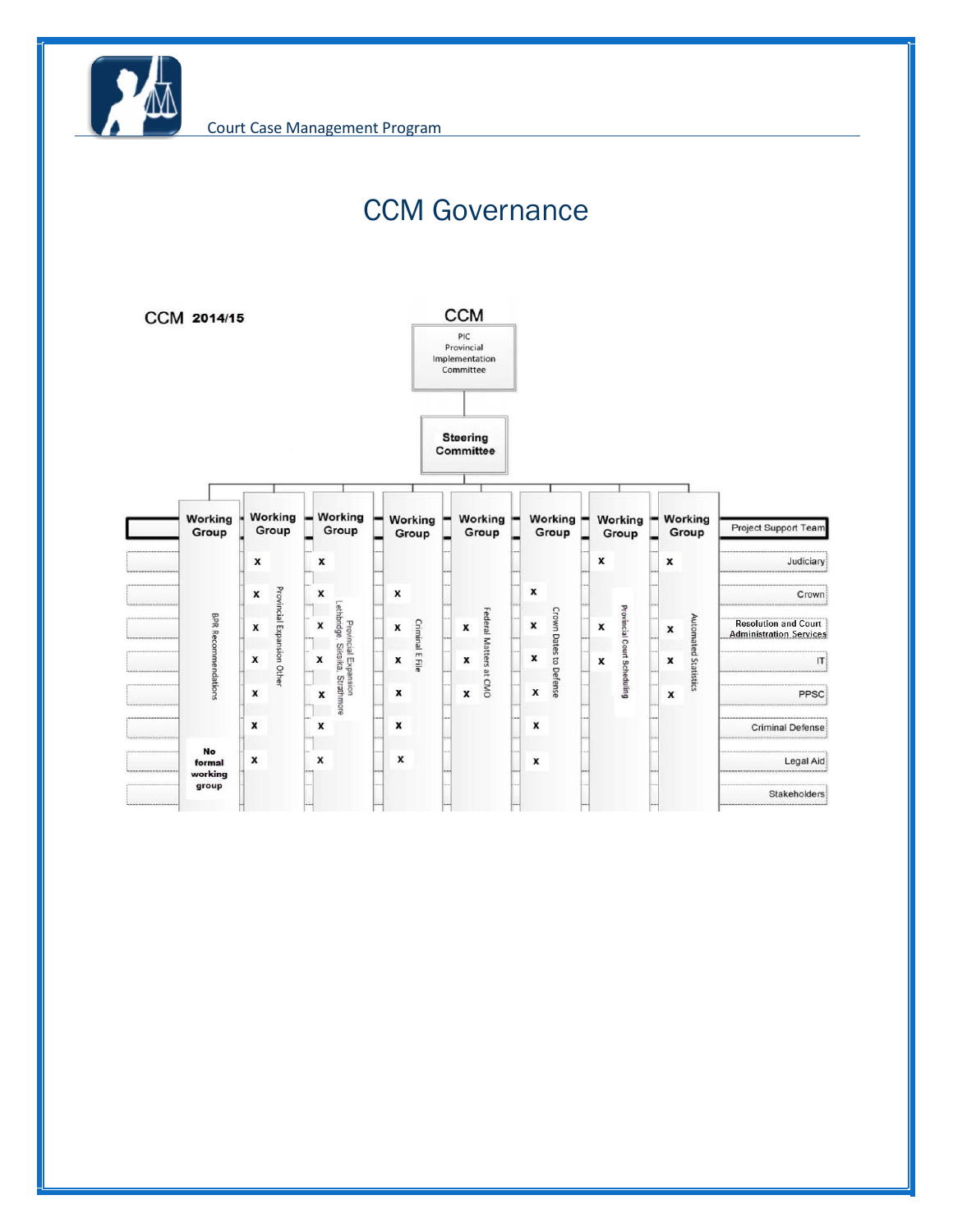## Court Case Management Program *Communications Bulletin*

| <b>Role</b>                                                                                                                                                                                                                                                                                                                                                                                                                                                                                                                                                                                                                                                                                                                               | <b>Accountabilities</b>                                                                                                                                                                                                                                                                                                                                                                                                                                                                                                                                                                                                                                                                                                                                                                                                                                               |
|-------------------------------------------------------------------------------------------------------------------------------------------------------------------------------------------------------------------------------------------------------------------------------------------------------------------------------------------------------------------------------------------------------------------------------------------------------------------------------------------------------------------------------------------------------------------------------------------------------------------------------------------------------------------------------------------------------------------------------------------|-----------------------------------------------------------------------------------------------------------------------------------------------------------------------------------------------------------------------------------------------------------------------------------------------------------------------------------------------------------------------------------------------------------------------------------------------------------------------------------------------------------------------------------------------------------------------------------------------------------------------------------------------------------------------------------------------------------------------------------------------------------------------------------------------------------------------------------------------------------------------|
| <b>Provincial Implementation Committee (PIC)</b><br>Membership:<br>Chair: Chief Judge T. Matchett - Provincial Court<br>of Alberta<br>Kim Armstrong, Deputy Attorney General<br>and Associate Deputy Minister, Justice and<br><b>Solicitor General</b><br>Assistant Chief Judge Ogle of the Provincial<br>Court of Alberta<br>• Gerald Lamoureux, Assistant Deputy<br>Minister, IMTS<br>• Lynn Varty, Assistant Deputy Minister, RCAS<br>• Peter Teasdale, Acting Assistant Deputy<br>Minister, ACPS<br>" Wes Smart, Q.C., Chief Federal Prosecutor,<br><b>PPSC</b><br>• Margaret Keelaghan, Senior Managing<br>Counsel, Calgary Legal Guidance<br>• Suzanne Polkosnik, Q.C., President and<br>Chief Executive Officer. Legal Aid Alberta | Provide final authority on resolution of major project issues outside the control<br>of the Steering Committee<br>• Approve project scope, schedule and budget<br>Approve of changes to project scope, schedule and budget<br>٠<br>• Promote and communicate the overarching principles and objectives of the<br>CCM program(refer to charter)<br>Promote stakeholder engagement<br>٠<br>Approval of CCM guideline updates<br>Review monthly project status updates<br>Provide direction in shaping communications and dissemination strategies<br>Participate actively and visibly throughout the program<br>Hold meetings monthly or as deemed necessary by the Chair<br>Alternate will be found or proxy will be given to any other member in the event<br>a voting member is unable to attend                                                                     |
| <b>CCM Steering Committee</b><br>Membership<br>Chair: Assistant Chief Judge J. Ogle - Provincial<br>Court of Alberta<br>Tim Owens - CCM Project Lead<br>• Ayaaz Janmohamed - Executive Director,<br>Information and Technology Services<br>• Peter Teasdale Q.C. - Acting Assistant<br>Deputy Minister, Alberta Crown Prosecution<br>Services<br>• Sandra Mitchell – Acting Director Regional<br>Courts<br>• Shelley Tkatch - Public Prosecutions of<br>Canada<br>• Margaret Keelaghan - Senior<br>Managing Counsel, Calgary Legal<br>Guidance<br>• Danny Lynn - Legal Aid                                                                                                                                                                | • Provide authority on resolution of major project issues<br>Recommend changes to project scope, schedule and budget<br>Identify and escalate potentially significant, sensitive or political issues to PIC,<br>including options and recommendations for resolution<br>• Manage and implement the priorities assigned from PIC<br>Ensure the effort to support the overarching principles and objectives of the<br>CCM program (refer to charter)<br>Review bi-weekly project status updates<br>Provide monthly project updates to PIC<br>٠<br>Assist in shaping communication and dissemination strategies<br>Participate actively and visibly throughout the program<br>Hold meetings bi-weekly or as deemed necessary by the Chair<br>Alternate will be found or proxy will be given to any other member in the event<br>٠<br>a voting member is unable to attend |
| <b>Working Groups</b><br>■ Criminal eFile Lead: Brankica Micevic –<br><b>Business Analyst</b><br>• Crown Dates to Defence and Federal<br>Matters to the CMO Lead: Jackie Starcevic<br>- Business Analyst<br>• Lethbridge, Siksika, Strathmore Expansion<br>Lead: Starr Rosin - Business Analyst<br>- Provincial Expansion Lead: Sherri Stasiuk -<br><b>Business Analyst</b><br>- Automated Statistics - Francis Remedios -<br>Director, Strategic Information and<br>Evaluation                                                                                                                                                                                                                                                           | Ensure achievement of objectives<br>Review and approve deliverables<br>Participate in on-going project communication processes<br>Assess overall benefits<br>Ensure delivery of benefits<br>٠<br>Implement plans for organization change<br>٠<br>Represent respective business requirements<br>Review and accept deliverables<br>٠<br>Identify and resolve issues where appropriate<br>Document project issues and risks<br>Recommend decisions to the Steering Committee wherever possible through<br>٠<br>the project manager<br>• Participate actively and visibly throughout the program<br>Hold meetings as deemed necessary by the lead<br>Lead required to participate in weekly project status meetings<br>٠                                                                                                                                                  |